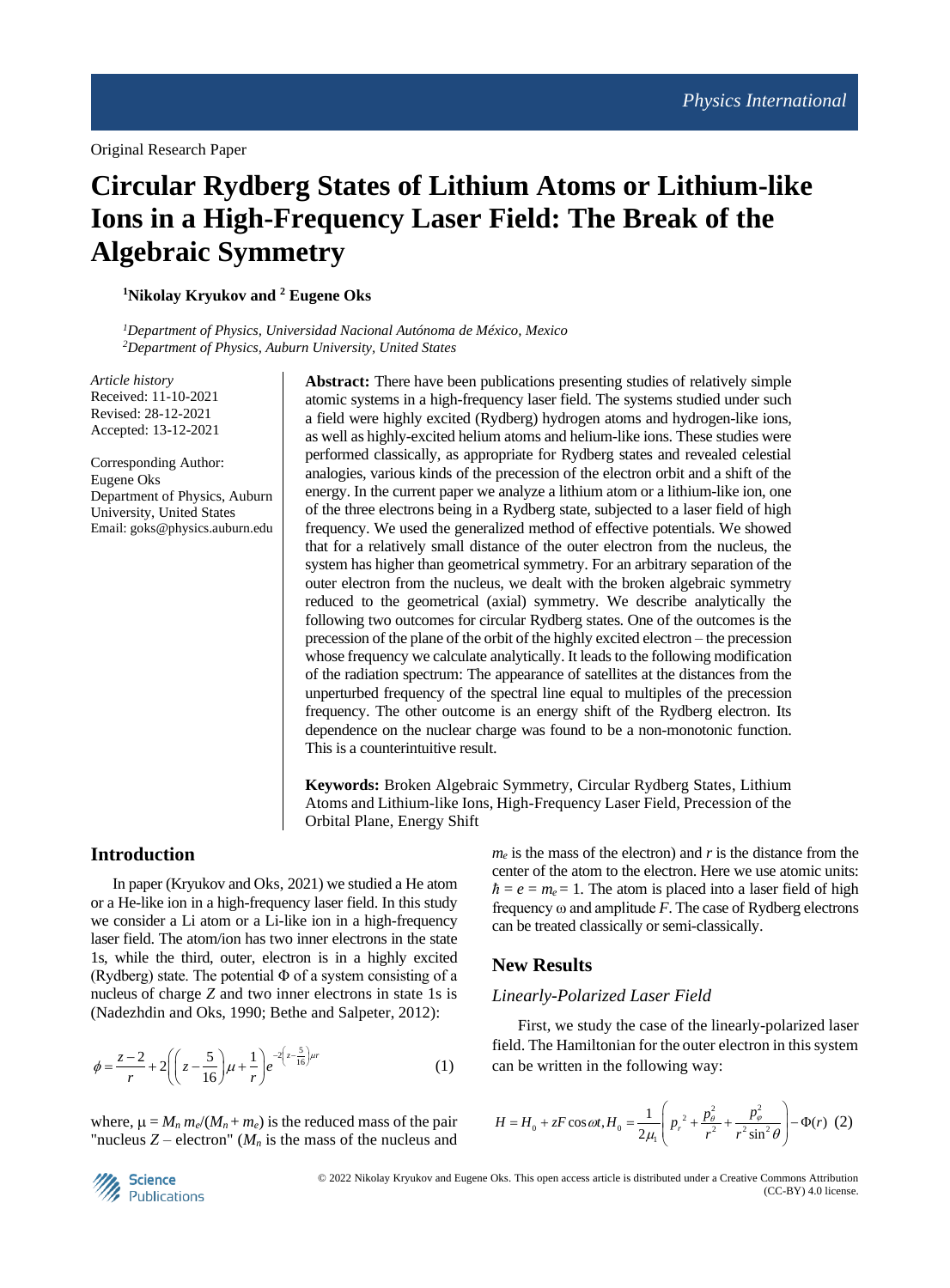where,  $\mu_1 = m_e(M_n + 2m_e)/(M_n + 3m_e)$  is the reduced mass of the pair "nucleus *Z* with the two inner electrons – outer electron", the *z*-axis is parallel to the laser field  $F$ ,  $(r, \theta, \varphi)$ are the spherical coordinates of the electron.

μ and  $μ_1$  are approximately equal to 1: their physical values are between 0.999922 (for lithium,  $Z = 3$ ) and 0.999998 (for Li-like oganesson,  $Z = 118$ ). For the analysis of systems subjected to a high-frequency field, with the field frequency much greater than the highest frequency of the unperturbed system, the formalism of effective potentials (Nadezhdin and Oks, 1986; Kapitza, 1951a, 1951b; Nadezhdin, 1986; Oks, 2019) is appropriate. After the application of this formalism, a time-independent term gets added to the Hamiltonian *H*0. The zeroth-order effective potential:

$$
U_0 = \frac{1}{4\omega^2} \Big[ V, \Big[ V, H_0 \Big] \Big] = \frac{F^2}{4\mu_1 \omega^2} \tag{3}
$$

where,  $V = zF$  and  $[P, Q]$  are the Poisson brackets, is an energy shift that does not depend on the coordinates and thus does not affect the system dynamics. The first non-zero effect on the system dynamics comes from the first-order effective potential:

$$
U_1 = \frac{1}{4\omega^4} \Big[ [V, H_0], \Big[ [V, H_0], H_0 \Big] \Big] =
$$
  
= 
$$
- \frac{F^2 \Big( \Big( Z - \frac{5}{16} \Big) \mu \Big)^3 (Z - 2)}{4\mu_1^2 \omega^4 x^3} \times
$$
  

$$
\Big( \frac{8x^3}{3(z - 2)} e^{-2x} + (3\cos^2 \theta - 1) \Big( 1 + \frac{2g(x)}{3(z - 2)} e^{-2x} \Big) \Big)
$$
(4)

where,  $x$  is the corresponding analogue of the notation introduced in paper (Kryukov and Oks, 2021)):

$$
x = \mu \left( Z - \frac{5}{16} \right) r \tag{5}
$$

and:

$$
g(x) = 3 + 6x + 6x^2 + 4x^3 \tag{6}
$$

In the limit of  $x \ll 1$ , the first-order effective potential simplifies to:

$$
U_1 \approx \frac{F^2 Z}{4\mu_1^2 \omega^4} \frac{1 - 3\cos^2 \theta}{r^3} \tag{7}
$$

It differs only by the factor *Z* from the corresponding first-order effective potential, derived in paper (Nadezhdin, 1986) for a hydrogen Rydberg atom in a linearly-polarized high-frequency laser field. As noted in paper (Nadezhdin, 1986), this kind of effective potential is also a mathematical analogue of the potential energy of a satellite orbiting around the oblate Earth (Beletsky, 2001).

The most important physical feature of this kind of effective potentials is that the corresponding system has a higher than geometrical symmetry. It manifests as the conservation of the square  $M^2$  of the angular momentum, while from the geometrical (axial) symmetry followed only the conservation of the projection  $M_z$  of the angular momentum on the direction of the laser field. For the system considered in the present paper, the allowance for finite values of  $x = \mu (Z - 5/16) r$  breaks this algebraic symmetry and reduces it to the geometrical (axial) symmetry.

As it was shown in paper (Kryukov and Oks, 2021) and references therein, the perturbing potential of the type given by Eq. (4) modifies the unperturbed Coulomb potential and exhibits the following physical behavior: In the general case of an elliptic orbit, the orbit engages in two kinds of the precession. One kind is the precession of the elliptic orbit in its own plane. Another kind is the precession of the plane of the orbit about the vector **F**. The frequencies of both precessions are of the same order of magnitude; the electron's Kepler frequency is much greater than any of the two precession frequencies. As in paper (Kryukov and Oks, 2021), we study the case of a circular unperturbed orbit of the outer electron. In this case the first precession – of the elliptic orbit in its plane – becomes irrelevant and we take into account only the second precession – the one of the orbital plane.

The potential from Eq. (4) is similar to the potential for the He-like case (Eq. (9) in paper (Kryukov and Oks, 2021)), which we reproduce here for comparison:

$$
U_1 = \frac{F^2 (Z\mu)^3 (Z-1)}{4\mu_1^2 \omega^4 x^3} \times \left(\frac{4x^3}{3(Z-1)} e^{-2x} + (3\cos^2 \theta - 1) \left(1 + \frac{g(x)}{3(z-1)} e^{-2x}\right)\right)
$$
(8)

Thus, the quantity:

$$
\frac{\Delta\Omega}{\Omega} = \frac{2g(x)}{3(Z-2)} e^{-2x}
$$
\n(9)

Is a relative correction to the precession frequency of the plane of the orbit and the quantity

$$
\delta E = -\frac{F^2 \left( \left( Z - \frac{5}{16} \right) \mu \right)^3 (Z - 2)}{4 \mu_1^2 \omega^4 x^3}
$$
  

$$
\frac{8x^3}{3(Z - 2)} e^{-2x} = -\frac{2F^2 \left( \left( Z - \frac{5}{16} \right) \mu \right)^3}{3 \mu_1^2 \omega^4} e^{-2x}
$$
 $(10)$ 

Corresponds to an energy shift. In a circular orbit, the outer electron has energy  $E = -(Z-2)/(2r)$  and using Eq. (5), we get the dependence of  $x$  on the unperturbed energy as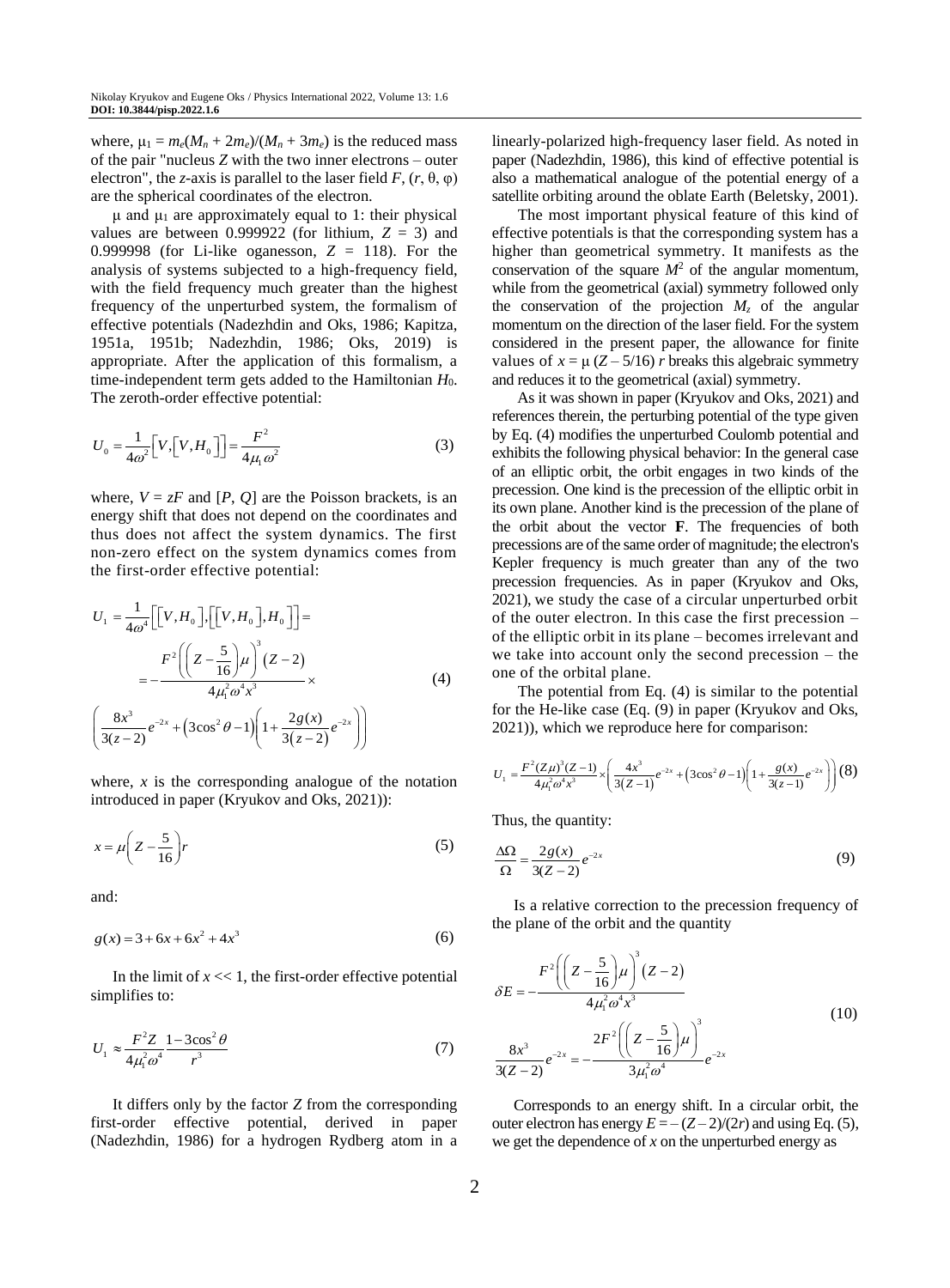$$
x(E) = \mu \left( Z - \frac{5}{16} \right) r = -\frac{\mu (Z - \frac{5}{16}) (Z - 2)}{2E} \tag{11}
$$

and we rewrite the energy shift in the form:

$$
\delta E = -\frac{2F^2 \left( \left( Z - \frac{5}{16} \right) \mu \right)^3}{3\mu_1^2 \omega^4} e^{\frac{\mu \left( Z - \frac{5}{16} \right) (Z - 2)}{E}} \tag{12}
$$

Figure 1 shows the energy shift as a function of the unperturbed electron energy for  $Z = 4$ , 6 and 9 in the laser field with  $F = 1$  and  $\omega = 80$ .

We see that the energy shift is zero at the zero unperturbed energy and approaches the limit –  $2F^2((Z-5/16) \mu)^3/(3\mu_1^2\omega^4)$  as the absolute value of the unperturbed energy increases. Taking the ratio of the energy shift in our case to the energy shift in the He-like case (Eq. (14) in paper (Kryukov and Oks, 2021)), which is

$$
\frac{\delta E}{\delta E_{He}} = 2\left(1 - \frac{5}{16Z}\right)^3 e^{-\frac{(21Z - 10)\mu}{16E}}
$$
(13)

We see that for negative *E* and  $Z \geq 2$ , the ratio is always greater than 1, so for the given energy of the outer electron, the energy shift is always greater by the absolute value in the Li-like case than in the He-like case.

Figure 2 shows the energy shift as a function of the nuclear charge *Z*. Comparing it with Fig. 3 in paper (Kryukov and Oks, 2021), we see that it is similar and the shift is greater in the Li-like case.

It is seen that with the growth of *Z*, the energy shift has the non-monotonic dependence on the nuclear charge, which is a counterintuitive result.

Figure 3 shows the ratio of the energy shift in the Li-like case to the one in the He-like case given by Eq. (13) depending on the energy of the electron, for the nuclear charge  $Z = 4$ .

Figure 4 shows the ratio of the energy shift in the Lilike case to the one in the He-like case given by Eq. (13) depending on the nuclear charge, for the value of electron energy  $E = -10$ .

The relative correction to the precession frequency of the plane of motion is given by Eq. (9). Using the energy of the outer electron in the case of circular orbits,  $E = - (Z - 2)/(2r)$  and Eq. (5), we express the relative correction to the precession frequency,  $δΩ$ , as a function of *E* and *Z*:

$$
\delta\Omega = \frac{\Delta\Omega}{\Omega} = \frac{2g(x(E))}{3(z-2)}e^{-2x(E)}\tag{14}
$$

where,  $g(x)$  is given in Eq. (6) and  $x(E)$  is given in Eq. (11).

Figure 5 shows the relative correction to the precession frequency of the orbital plane of the Rydberg electron versus the electron energy for several values of the nuclear charge *Z*.

It is seen that for  $Z = 5$ , the relative correction is about 2/3 for most of the energy range considered. The correction  $δΩ = ΔΩ/Ω$  approaches the limit of  $2/(Z – 2)$  at large negative values of the energy of the electron.

For comparing the relative correction  $\delta\Omega$  in the present Li-like case to the corresponding quantity in the previously studied He-like case, we take the ratio of the correction in the present case, given by Eq. (14), to the one in the He-like case. The correction in the He-like case is given in Eq. (28) and (25) in paper (Kryukov and Oks, 2021):

$$
\delta\!\Omega_{He} = \frac{g(x_{He}(E))}{3(Z-1)} e^{-2x}{}_{He}(E) = -\frac{\mu Z(Z-1)}{2E}
$$
 (15)

The ratio of the relative corrections has the form:

$$
\frac{\delta\Omega}{\delta\Omega_{He}} = 2\frac{Z - 1}{Z - 2}\frac{g(x(E))}{g(x_{He}(E))}e^{-\frac{(21z - 10)\mu}{16E}}
$$
(16)

where,  $g(x)$  is given in Eq. (6),  $x(E)$  is given in Eq. (11) and  $x_{He}(E)$  is given in Eq. (15). For  $Z \ge 2$  and negative *E*, the ratio from Eq. (16) is strictly greater than unity, so the relative correction  $δΩ$  is always greater than in the He-like case for the given values of the outer electron energy and the nuclear charge *Z*.

It should be emphasized that in the radiation spectrum, this precession would lead to satellites, whose distance from the spectral line at the Kepler frequency is equal to multiples of the precession frequency. Therefore, our result on the more precise value of the precession frequency seems to be important for the comparison with experiments.

#### *Circularly-Polarized Laser Field*

Now we study the case of the circularly-polarized laser field of the amplitude *F* and frequency ω, with the polarization field perpendicular to the *z*-axis, which can be represented in the following way:

$$
F = F(e_x \cos \omega t + e_y \sin \omega t) \tag{17}
$$

where,  $\mathbf{e}_x$  and  $\mathbf{e}_y$  are the unit vectors on the *x*- and *y*-axes (perpendicular to the *z*-axis). The Hamiltonian for the outer electron in this system can be written in the following way:

$$
H = H_0 + xF\cos\omega t = yF\sin\omega t
$$
 (18)

where  $H_0$  is given in Eq. (2). Denoting

$$
V = xF = Fr\sin\theta\cos\varphi, W = yF = Fr\sin\theta\sin\varphi
$$
 (19)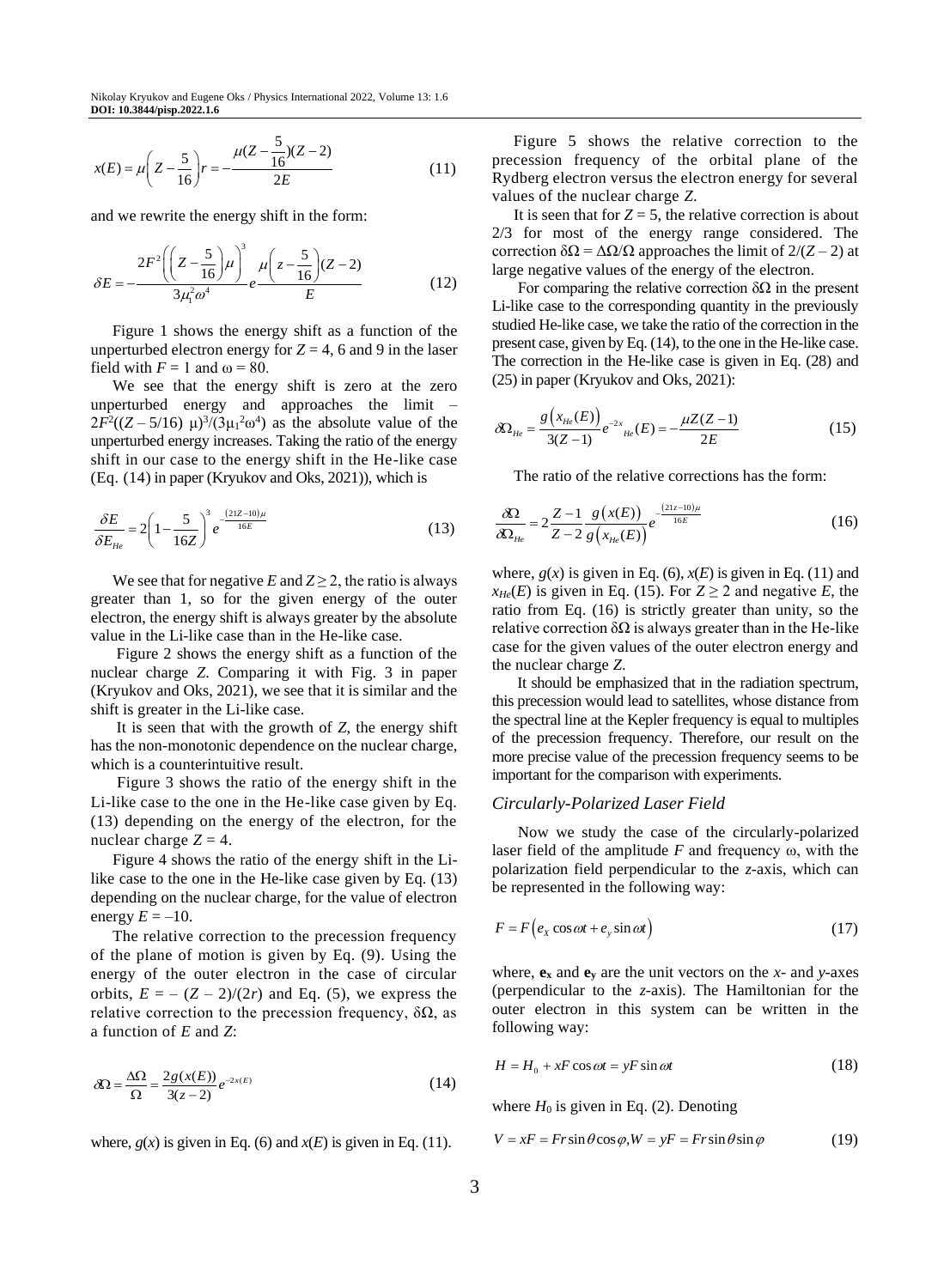where,  $(r, \theta, \varphi)$  are the spherical coordinates and applying the formalism of effective potentials (Nadezhdin and Oks, 1986; Kapitza, 1951a, 1951b; Nadezhdin, 1986; Oks, 2019), we obtain the following zeroth-order effective potential:

$$
U_0 = \frac{1}{4\omega^2} \left( \left[ V, \left[ V, H_0 \right] \right] + \left[ W, \left[ W, H_0 \right] \right] \right) = \frac{F^2}{2\mu_1 \omega^2}
$$
 (20)



**Fig. 1:** The energy shift versus the unperturbed electron energy for  $Z = 4$  (blue, solid curve),  $Z = 6$  (red, dashed curve) and  $Z = 9$  (green, dotted curve) for  $F = 1$ ,  $\omega = 80$ .



**Fig. 2:** The energy shift versus the nuclear charge *Z* for *E* = –2 (blue, solid curve), *E* = –5 (red, dashed curve) and *E* = –8 (green, dotted curve) for  $F = 1$ ,  $\omega = 100$ .



**Fig. 3:** The ratio of the energy shift in the Li-like case to the one in the He-like case, depending on the energy of the electron, for  $Z = 4$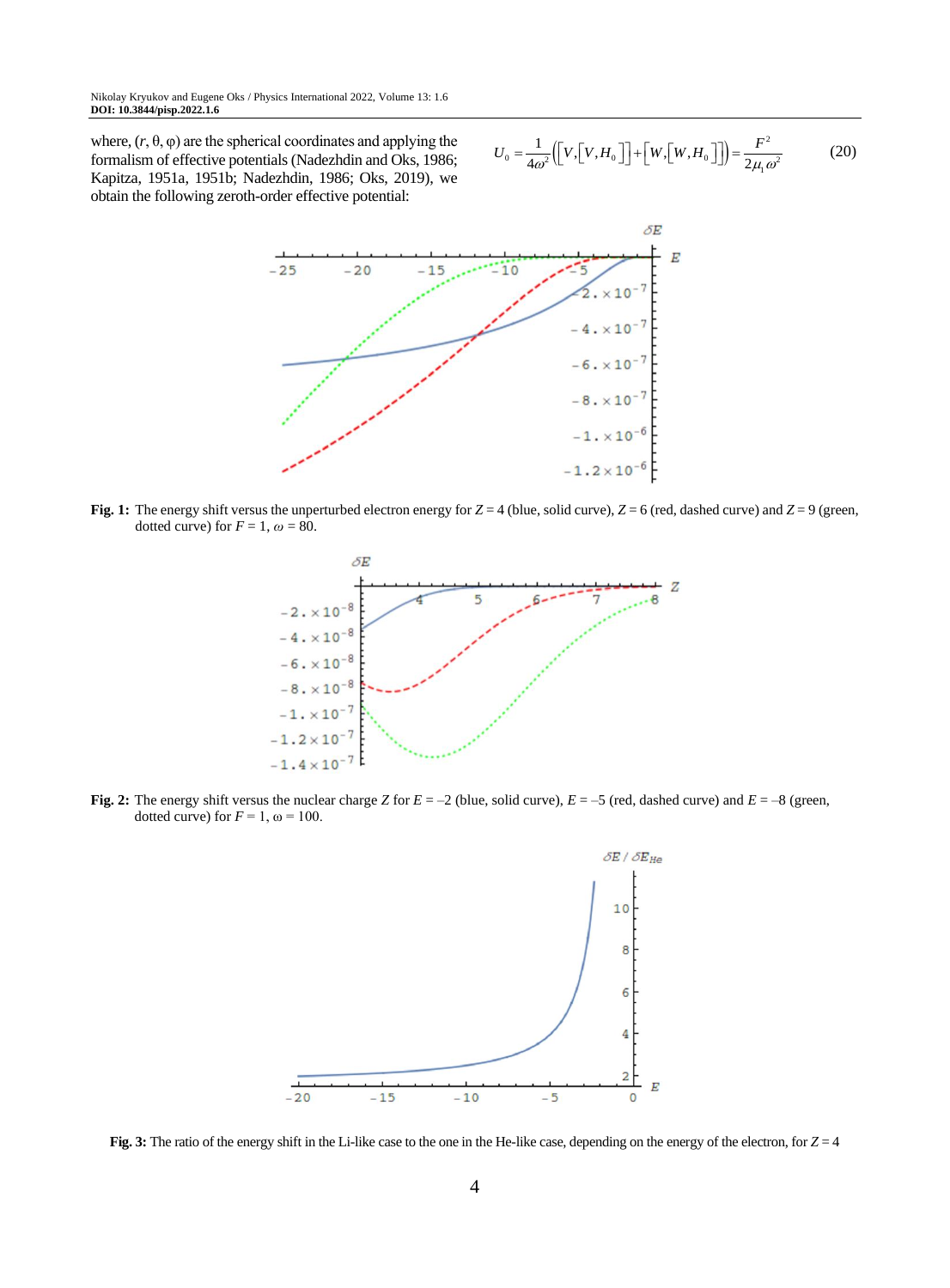

**Fig. 4:** The ratio of the energy shift in the Li-like case to the one in the He-like case, depending on the nuclear charge, for *E* = –10.



**Fig. 5:** The dependence of the relative correction to the precession frequency of the orbital plane of the Rydberg electron on the electron energy for several values of the nuclear charge:  $Z = 5$  (blue, solid curve),  $Z = 8$  (green, dashed curve) and  $Z = 12$  (red, dotted curve)

and the first-order effective potential:

$$
U_{1} = \frac{1}{4\omega^{2}} \Biggl( \Biggl[ [V, H_{0} \Biggr], \Biggl[ [V, H_{0} \Biggr], H_{0} \Biggr] \Biggr) + \Biggl[ [W, H_{0} \Biggr], \Biggl[ W, H_{0} \Biggr] \Biggr] \Biggr)
$$
  
+ 
$$
\frac{-1}{2\omega_{3}} \Biggl[ [V, H_{0} \Biggr], \Biggl[ W, H_{0} \Biggr] \Biggr] = \frac{F^{2} \Biggl( \Biggl( Z - \frac{5}{16} \Biggr) \mu \Biggr)^{3} (Z - 2)}{4\mu_{1}^{2} \omega^{4} x^{3}} \qquad (21)
$$
  

$$
\times \Biggl( -\frac{16x^{3}}{3(Z - 2)} e^{-2x} + \Biggl( 3\cos^{2} \theta - 1 \Biggr) \Biggl( 1 + \frac{2g(x)}{2(z - 2)} e^{-2x} \Biggr) \Biggr)
$$

From the form of Eq. (21), by comparing it to Eq. (8) related to the case of linear polarization, we see that the energy shift is twice as that of the linear-polarization case and the correction to the precession frequency is the same as in the linear-polarization case.

## **Conclusion**

We studied a Li atom or a Li-like ion in a highfrequency laser field. We derived the effective potential and showed that, if the outer electron would be at a relatively small distance *r* from the nucleus, the effective potential would differ just by a factor *Z* from the corresponding effective potential, derived in paper (Nadezhdin, 1986) for a hydrogen Rydberg atom in a linearly-polarized laser field of high frequency. We noted that in this situation, the effective potential is analogous to the potential of a satellite moving around the oblate Earth. We emphasized that physical systems described by this type of effective potential have higher than geometrical symmetry manifested by the conservation of the square of the angular momentum (despite the geometrical symmetry is only axial, rather than spherical).